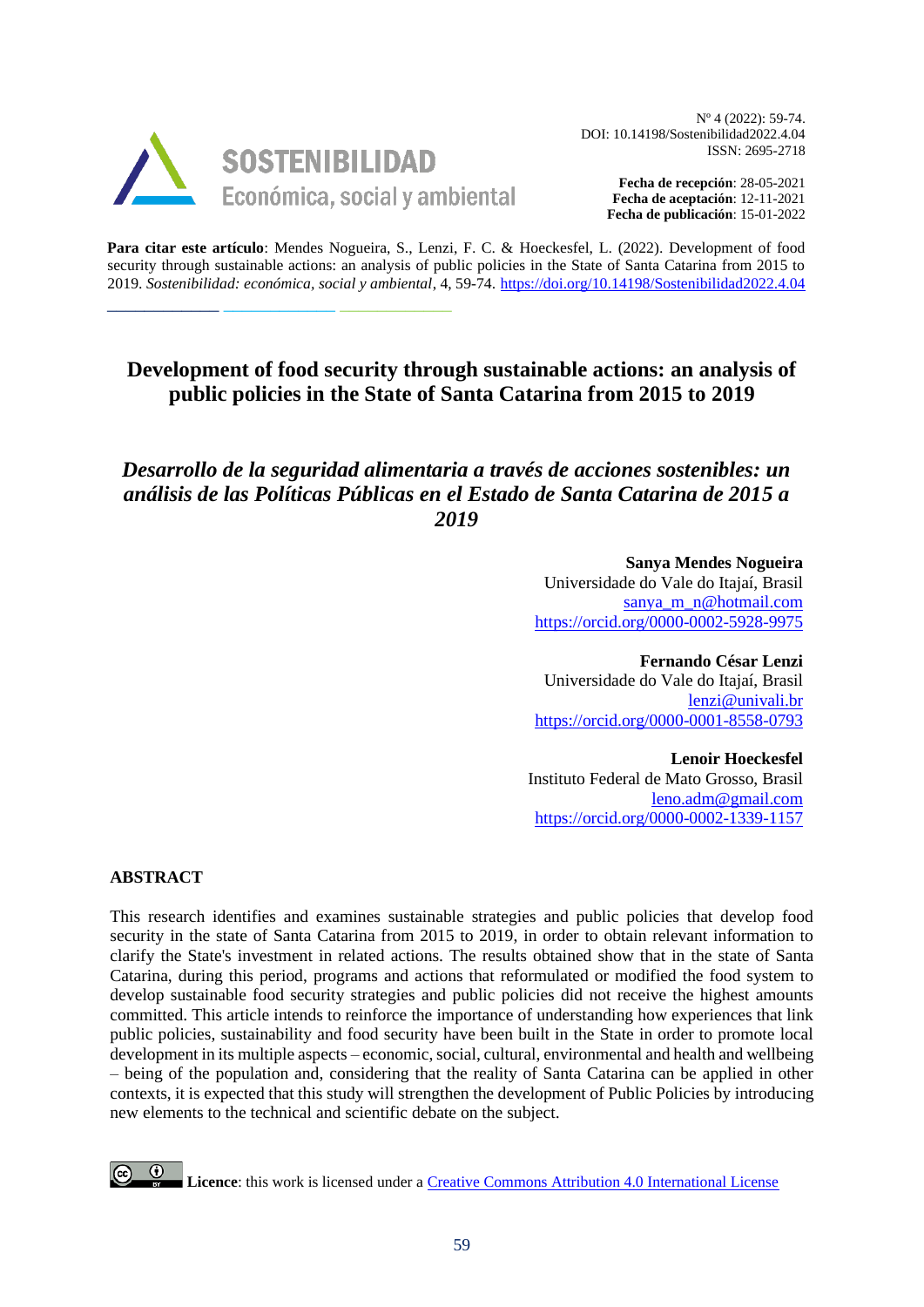**Keywords** food security; sustainable development; public policy; sustainability.

#### **RESUMEN**

Esta investigación identifica y examina estrategias sostenibles y políticas públicas que desarrollan la seguridad alimentaria en el estado de Santa Catarina desde 2015 hasta 2019, con el fin de obtener información relevante para esclarecer la inversión del Estado en acciones relacionadas. Los resultados obtenidos muestran que en el estado de Santa Catarina, de 2015 a 2019, los programas y acciones que reformularon o modificaron el sistema alimentario para desarrollar estrategias de seguridad alimentaria sostenibles y políticas públicas no recibieron los mayores montos comprometidos. Este artículo pretende reforzar la importancia de comprender cómo se han construido en el Estado experiencias que vinculan las políticas públicas, la sostenibilidad y la seguridad alimentaria para promover el desarrollo local en sus múltiples vertientes: económica, social, cultural, ambiental y de salud y bienestar. de la población y, considerando que la realidad de Santa Catarina se puede aplicar en otros contextos, se espera que este estudio fortalezca el desarrollo de las Políticas Públicas al introducir nuevos elementos al debate técnico y científico sobre el tema.

**Palabras clave**: seguridad alimentaria; desarrollo sostenible; políticas públicas; sostenibilidad.

### **1. Introduction**

Food systems are essential for the health of humanity and the sustainability of the planet. Food reserves will have to double by 2050, not only to feed the largest number of people, but also to guarantee increasingly protein-rich and resource-intensive diets for an expanding middle class (Tercek, Adams, 2014). Thereby, humanity faces the challenge of feeding sustainably and accessibly.

It was in the 1970s that scientific studies on environmental preservation and food safety began. The "Limits to Growth" report was carried out in 1972 by the Massachusetts Institute of Technology (MIT) at the World Conference on the Human Environment and presented the world with issues to be solved in order to achieve sustainability, where insufficient food production, the depletion of natural resources and the control of industrial and population growth were discussed for the first time.

In 1974, the First World Food Conference took place in Italy, establishing food safety as a priority and linking its concept to storage policy, strengthening strategies and international agreements on agricultural products. Thus, the concept of food security arises, referring to a guarantee of regular access to food, as a social right provided for all (Campos et al, 2019).

However, almost 50 years later, there are still few solid solutions to these issues, according to the Food and Agriculture Organization of the United Nations (FAO), data from 2019 showed that about 820 million people worldwide did not have sufficient access to food in 2018, compared to 811 million the previous year, the third consecutive year of increase. This means that one in ten people on the planet starved that year and considering people in moderate condition of food insecurity, the total reaches 2 billion, about 26.4% of world population.

In Brazil, with the return of democracy, the food security policy intensifies through the creation of the Federal Constitution of 1988, offering municipalities and states greater autonomy and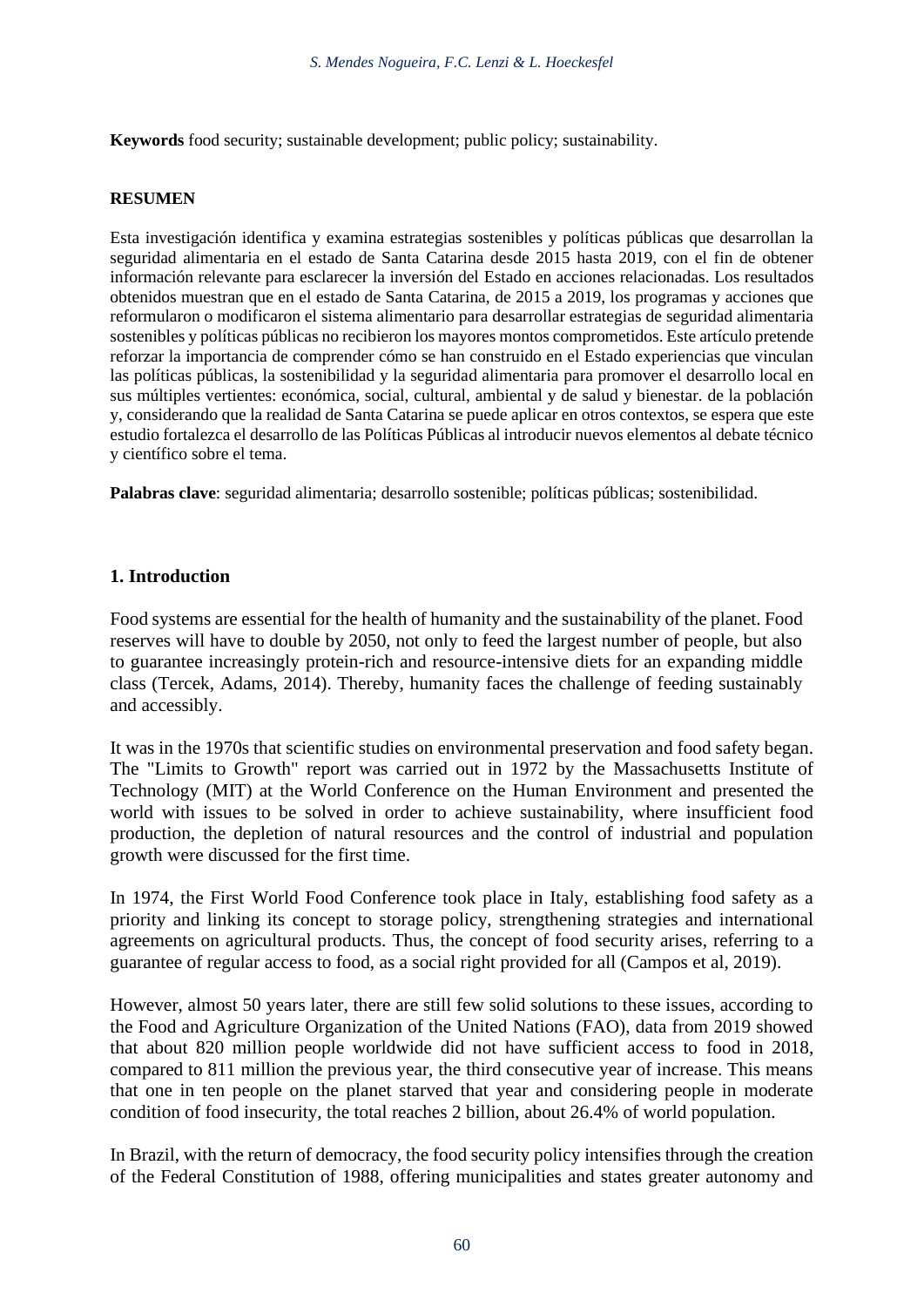generating the involvement of civil society and private initiatives. However, it was only in 2010 that the right to food was included in the Federal Constitution and became a social right. The 6th Article from Constitutional Amendment n.064/2010 guarantees the right to food and was included among individual and collective social rights; however, it is clear that the legislation does not guarantee the realization of this right in practice, and it remains a great challenge.

Hunger is not a natural phenomenon, but an artificial product of defective economic circumstances, a product of human creation and, therefore, capable of being eliminated by the will of man himself (Castro, 1980). In this sense, Singer (2002) argues that the world produces abundant food to feed its entire population and, according to some estimates, it would be able to feed ten times more people. He claims that people go hungry not because there are too many. But because the unequal distribution of land, the manipulation of Third World economies by developed countries, the waste of food in the West, among other aspects, are the main aggravating factors.

In order to redesign chains, it is prudent to reevaluate all processes, qualifying agriculture as sustainable denotes dissatisfaction with its current situation and the search for a new production standard that does not harm the environment. Sustainable agriculture must make the functions of producing material goods, food, and raw materials (productive function) and services (social function) compatible with the systems with which it is directly linked, that is, the environment, society and the economy (Ruesga Navarro, 2002).

Sustainable agriculture allows sheltering from those who are satisfied with simple adjustments in the productive pattern - economic vision of sustainability - to the more radical ones who see this notion as a long-term objective that allows structural changes, not only in agrarian production, but also throughout society (Marzall, 1999).

According to the FAO Global Food Losses and Food Waste study (2020), in 2011, in addition to obstacles in food production and distribution, food inequality also faces food loss. Losses refer to the decrease in the mass of food available for human consumption in the production, post-harvest, storage, and transport stages.

Food waste is related to losses arising from the decision to discard food that still has value and is mainly associated with the behavior of larger and smaller vendors, food service providers and consumers (FAO, 2020). According to this study, around a third of food produced for human consumption is lost or wasted globally, which equates to around 1.3 billion tons per year. Thus, huge amounts of resources used in food production are used in vain and the gas emissions caused by the production and distribution of food that are lost or wasted are also purposeless emissions, contaminating soil and water for free.

The study further reveals that it is in low-income countries that food is lost mainly during the early and intermediate stages of the food supply chain, and clarifies that food supply chains in developing countries must be strengthened, specifically small farmers , so that they can organize themselves, diversify and increase their production and marketing, and points out that investments in infrastructure, transport, food and packaging industries are necessary, and both the public and private sectors have a crucial role to play.

According to research carried out by the Massachusetts Transport and Logistics Center (MIT CTL) in 2019, another factor that hinders the achievement of healthy food for all is communities with limited access to sources of nutritional food, renowned for food deserts, representing a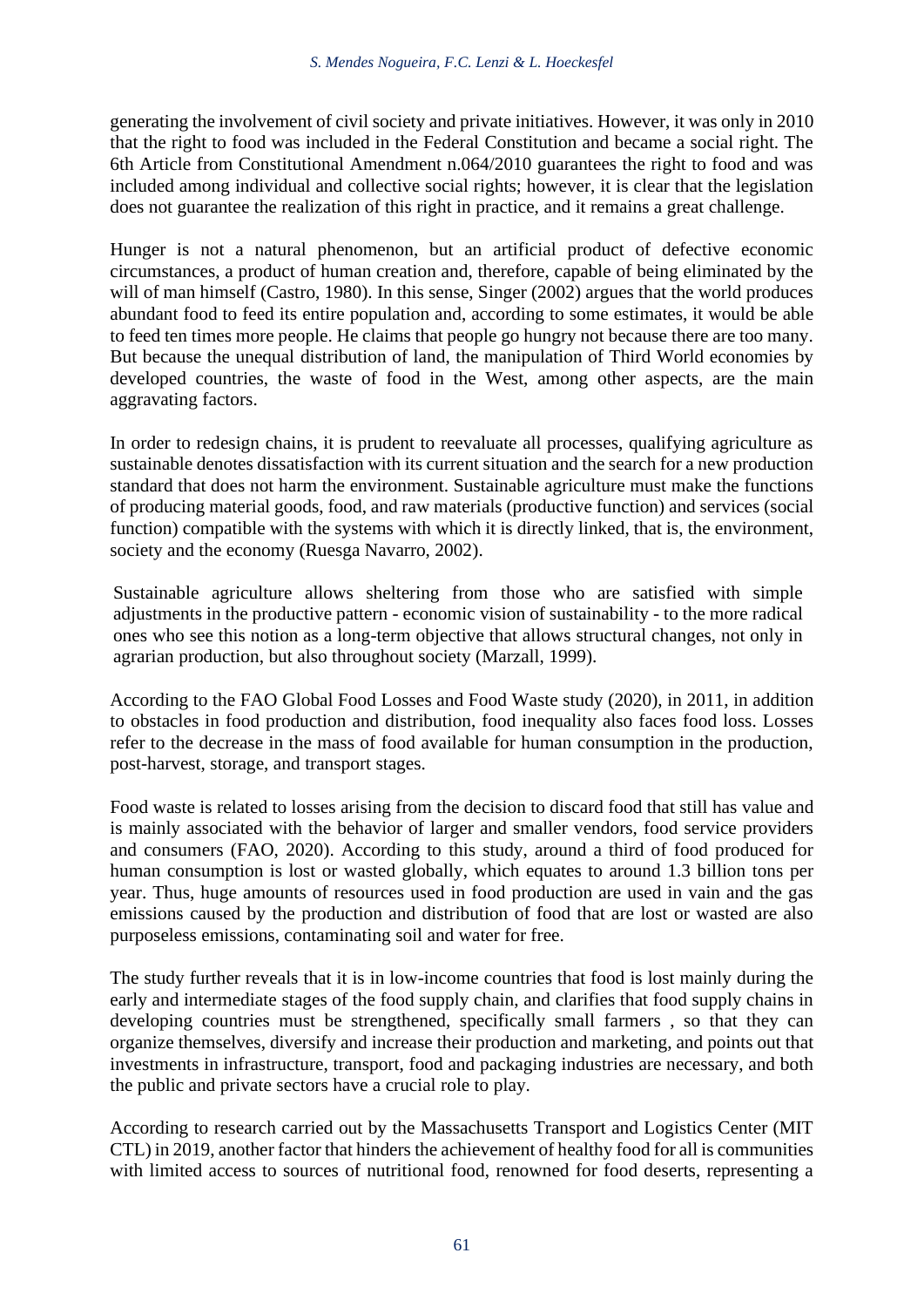major health threat worldwide. Urban populations in emerging economies often buy their food supplies from small family retailers called nanostores. According to MIT CLT (2019), nanostore is defined as a small family-owned establishment, operated by less than five people, located in densely populated neighborhoods. For a number of reasons, they offer low-nutrition foods to their customers.

This research concluded that five million people (2.5% of the population) suffer from food insecurity in Brazil and portrays the main factors that lead consumers to choose between buying nutritious and non-nutritious foods. The main factors pointed out are the consumer's awareness and perceptions of the products offered; accessibility; price; availability of healthy alternatives and buyer characteristics, such as income level, age, properties and the price that individuals are willing to pay for food products.

For the MIT CLT (2019), some measures can be taken to reverse these scenarios, but governments need to invest more in health campaigns and redesign supply chains that can alleviate the problem by promoting healthier food options in underserved communities. The complexity of the concept of food security adopted by Brazil imposes the challenge of qualifying and systematizing the dimensions and indicators involved in this concept.

The state of Santa Catarina created its Food Security Council - CONSEA in 2004, and in 2011 joined the National Food and Nutrition Security System - SISAN, which ended up being published only in 2014 (Brazil, 2012). According to Mick et al. (2017), the I Plan SAN/SC was characterized by meeting a good part of the normative aspects defined by the SISAN regulation, but due to presenting differences in its relevance assessment, it demonstrates a limit in overcoming the sectorization of public management, which is a gift challenge given the complexity of a concept that involves numerous dimensions related to the quantity of food, but mainly to the quality of food.

In light of this scenario, the present work, which presents food security and sustainable public policies as its object of study, proposes to address strategies that developed food security in Santa Catarina in the years 2015 to 2019 for the possibility of contributing to a public policy executed in the territory where the Graduate Program to which the researcher is linked is located.

# **2. Sustainable development and Sustainability: close but distinct concepts**

The emergence of sustainable development as a political and social project of humanity has promoted the orientation of efforts towards finding paths to sustainable societies.

The term sustainable development appears in the 1980s from the relationship between preserving the planet and meeting human needs, and according to the Brundtland Report of 1987 it can be defined as "satisfying the needs of the present without compromising the ability of future generations to meet their own needs". Assuming a multi-dimensional character, it incorporates different and maintenance of natural capital to achieve economic prosperity and equity for current and future generations (Sobrinho, 2008). This concept, according to Sartori, Latronico and Campos (2014), brings together issues that can be organized in a unique way and that seek as the ultimate goal, sustainability itself and based on sustainability principles such as long-term perspectives and understanding of non-linearity of environmental and human systems. The concept of sustainability, on the other hand, appears related to renewable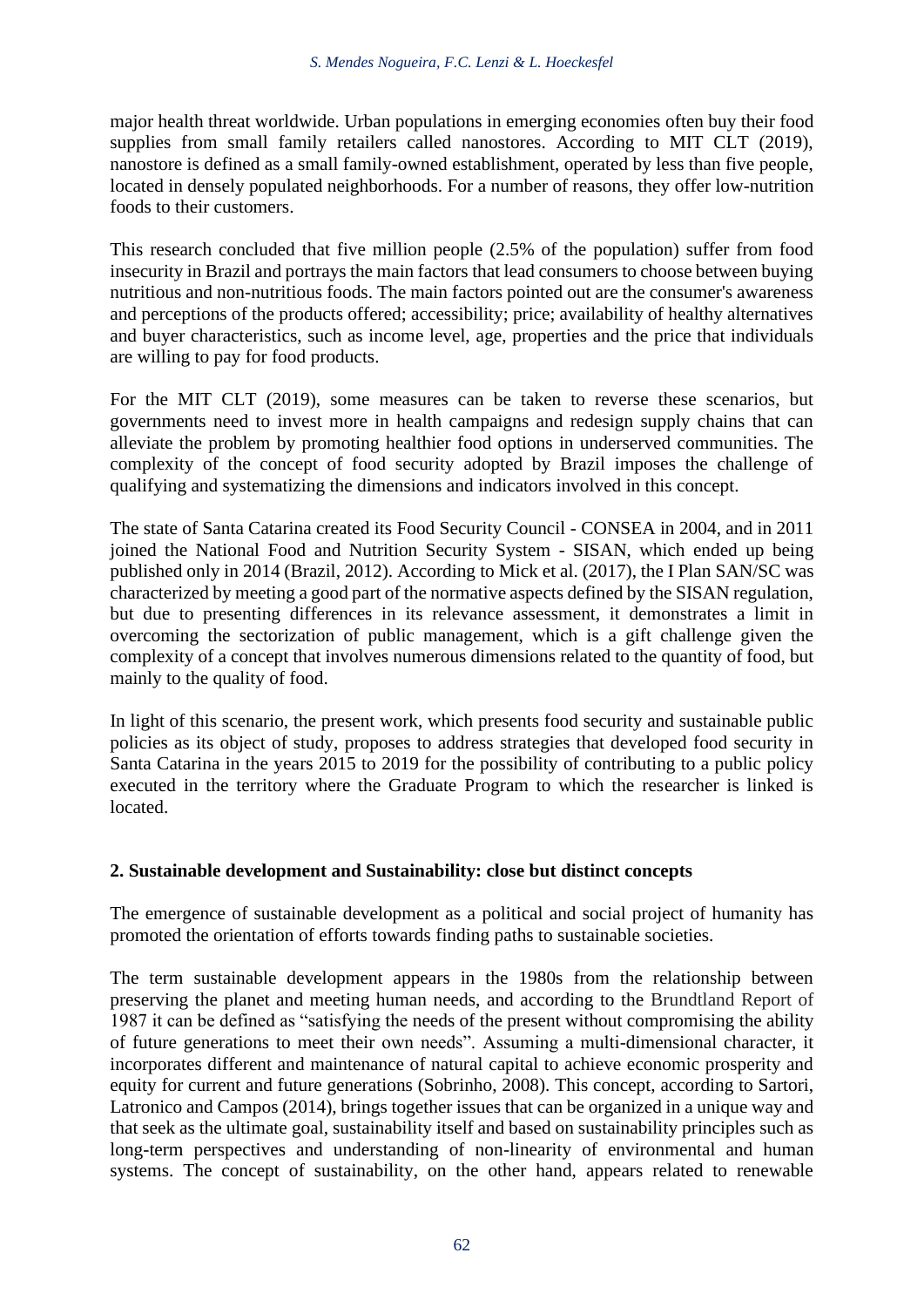resources and refers to the existence of ecological conditions necessary to sustain human life and its future generations, being summarized in the capacity of system to resist or adapt to changes.

### **3. Methodology**

In order to identify sustainable public policies and strategies that develop food security in the State of Santa Catarina, this descriptive study was based on official secondary data from 2015 to 2019. For this, the total amount pledged<sup>1</sup> by the state government to sustainable public policies and strategies that develop food security was described, the state's budget execution was considered, which its expenditure is classified according to programs and actions (Lima and Castro, 2003) that organize state activities for the achievement of strategic objectives defined in the multiannual plan for a period of four years. The source of the data was the Transparency Portal of Santa Catarina, a social control tool maintained by the State's Comptroller General (CGE), which, since 2016, has made the financial execution of the Santa Catarina state government available on the internet.

Initially, it was necessary to determine which programs and actions of the state are related to food security, sustainability, and agriculture, since they were associated by different agencies and there is no official list of actions and programs that comprise them. For this purpose, the elements of the concept of food and nutrition security adopted by the National Food Security Council (COESEA), which are in the text of  $LOSAN<sup>2</sup>$ , and criteria of the concept of sustainable food systems adopted by the World Economic Forum (2017), were used as criteria.

Therefore, government programs and actions related to the production chain (production, supply, commercialization), food consumption, health and respect for cultural habits, and environmental, social, and economic sustainability were selected. As the legislation requires that the name of each program and action is as clear as possible, expressing its object<sup>3</sup> in clear language, the names of the programs and actions are related to nutritional and food health, sustainability and agriculture, which allowed it to be identified with reasonable precision all related actions.

Once the programs and actions were identified, the number of resources pledged by the state to them during the years 2015 to 2019 was surveyed. As all government actions are linked to a government program<sup>4</sup>, the sum of the amounts allocated for each action allows to identify the programs that received the largest proportion of the resources destined in each year of the analyzed period.

For the survey of pledged resources, a database was organized containing all the programs and actions carried out by the state government between 2015 and 2019, obtained through

 $<sup>1</sup>$  "The commitment of the expense is the act emanating from the competent authority that creates an obligation</sup> for the state to pay for condition implements regardless of pending or not" (Art. 58 of Law 4.320 / 64).

 $^{2}$  Brazil. Law 11.346/2006. Source: encurtador.com.br/ovPR4.

<sup>3</sup> Brazil, Ministry of Finance, National Treasury Secretariat. National spending manual. Brasília, DF: Ministry of Finance / General Accounting Coordination of the National Treasury Secretariat 2008.

<sup>&</sup>lt;sup>4</sup> To meet the different needs of society, the government needs to organize its work in detail. To organize its activities, the budget is not limited to the division by areas of activity (formally called budget functions), it also presents budget programs and actions (Brazil, 2011).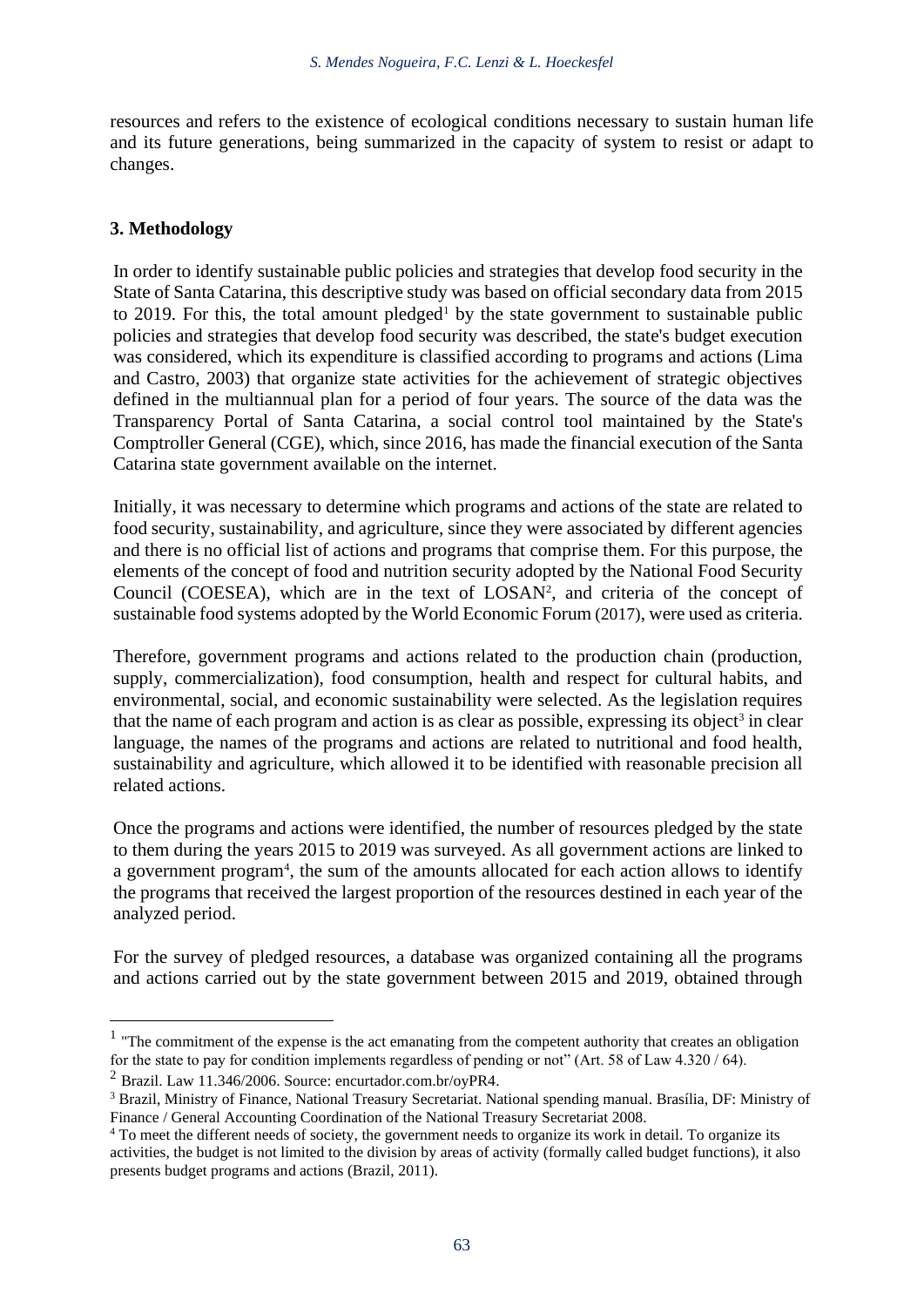consultation with the Transparency Portal, which generates Excel spreadsheets for each survey carried out.

As it is evident, the way in which the information is made available, both regarding the transferred resources and those applied directly, allows the association between program, action, and expenses.

As it is possible that a government program and action has part of the budgetary resource spent directly and another part transferred, when proceeding to the aggregation of the amounts, the amount effectively spent by the state government on food and nutrition security is not identified, however, the money destined for them. The programs and actions were then ranked according to the volume of funds received.

#### **4. Results and discussion**

Eight programs were chosen, which follow: Hunger Eradication in Santa Catarina (2015, 2016) and Eat Well SC (2017, 2018 and 2019), Strategic Environmental Management, Technology and Innovation for Sustainable Development, Rural Santa Catarina, Sustainable Environmental Development, Family Farming, Rural ProPav (rural road paving) and Competitive Agribusiness, shown in table 1. The values are expressed in reais and show the amount transferred to the state in the period evaluated, they are shown in ascending order from left to right.

| PROGRAM<br>YEAR | <b>AND EAT</b><br>HUNGER ERADICATION IN<br>CATARINA<br>ELL SC<br><b>SANTA</b> | STRATEGIC ENVIRONMENTAL<br>MANAGEMENT | <b>SUSTAINABLE DEVELOPMENT</b><br>AND<br><b>INNOVATION FOR</b><br><b>IECHNOLOGY</b> | RURAL SANTA CATARINA<br><b>VALUE PLEDGED</b> | ENVIRONMENTAI<br><b>DEVELOPMENT</b><br><b>SUSTAINABLE</b><br>$(R\$<br><b>REAL</b> | FAMILY FARMING | PROPAV (RURAL<br>PAVING)<br><b>RURAL</b> | COMPETITIVE AGRIBUSINESS |
|-----------------|-------------------------------------------------------------------------------|---------------------------------------|-------------------------------------------------------------------------------------|----------------------------------------------|-----------------------------------------------------------------------------------|----------------|------------------------------------------|--------------------------|
| 2015            | 3,825,525.68                                                                  | 782,064.18                            | 2,995,372.23                                                                        | 3,781,099.60                                 | 9,618,117.92                                                                      | 3,713,605.00   | 164,597,434.67                           | 61,945,035.88            |
| 2016            | 72,954.88                                                                     | 3,286,291.51                          | 719,304.00                                                                          | 2,720,004.12                                 | 6,076,364.20                                                                      | 899,029.00     | 104,157,918.13                           | 69,949,977.85            |
| 2017            | 139,761.41                                                                    | 3,310,352.87                          | 3,872,416.00                                                                        | 17,802,310.82                                | 10,928,469.08                                                                     | 32,048,711.90  | 144,083,666.24                           | 37, 563, 797. 71         |
| 2018            | 78,719.60                                                                     | 3,579,734.93                          | 4,181,339.27                                                                        |                                              | 6,498,768.28                                                                      | 16,970,325.97  | 89, 385, 234. 46                         | 380,918,341.47           |
| 2019            | 167,650.16                                                                    | 3,830,607.27                          | 3,556,662.18                                                                        |                                              | 5,229,242.93                                                                      | 44,595,895.51  | 39,748,497.64                            | 360,390,111.02           |
| <b>TOTAL</b>    | 4,284,611.73                                                                  | 14,789,050.76                         | 15,325,094.18                                                                       | 24,303,414.54                                | 38,350,962.41                                                                     | 98,227,567.38  | 541,972,751.14                           | 910,767,263.93           |

Table 1. Amount pledged to programs by the State of Santa Catarina from 2015 to 2019.

The programs Eradication of Hunger in Santa Catarina (2015, 2016), and Eat Well SC (2017, 2018 and 2019), had the lowest resource received during the period analyzed. With its highest value in 2015 and the lowest in 2016, it is possible to notice the drastic drop in transfers from then on. The variation between the highest and lowest value is R\$ 3,752,570.80. We consider the parameter adopted by Veiga (2008) to achieve sustainable development, freedom of choice and opportunities. The capabilities of individuals are potentially infinite; therefore, public policies must establish priorities in order to preserve and expand the substantive freedoms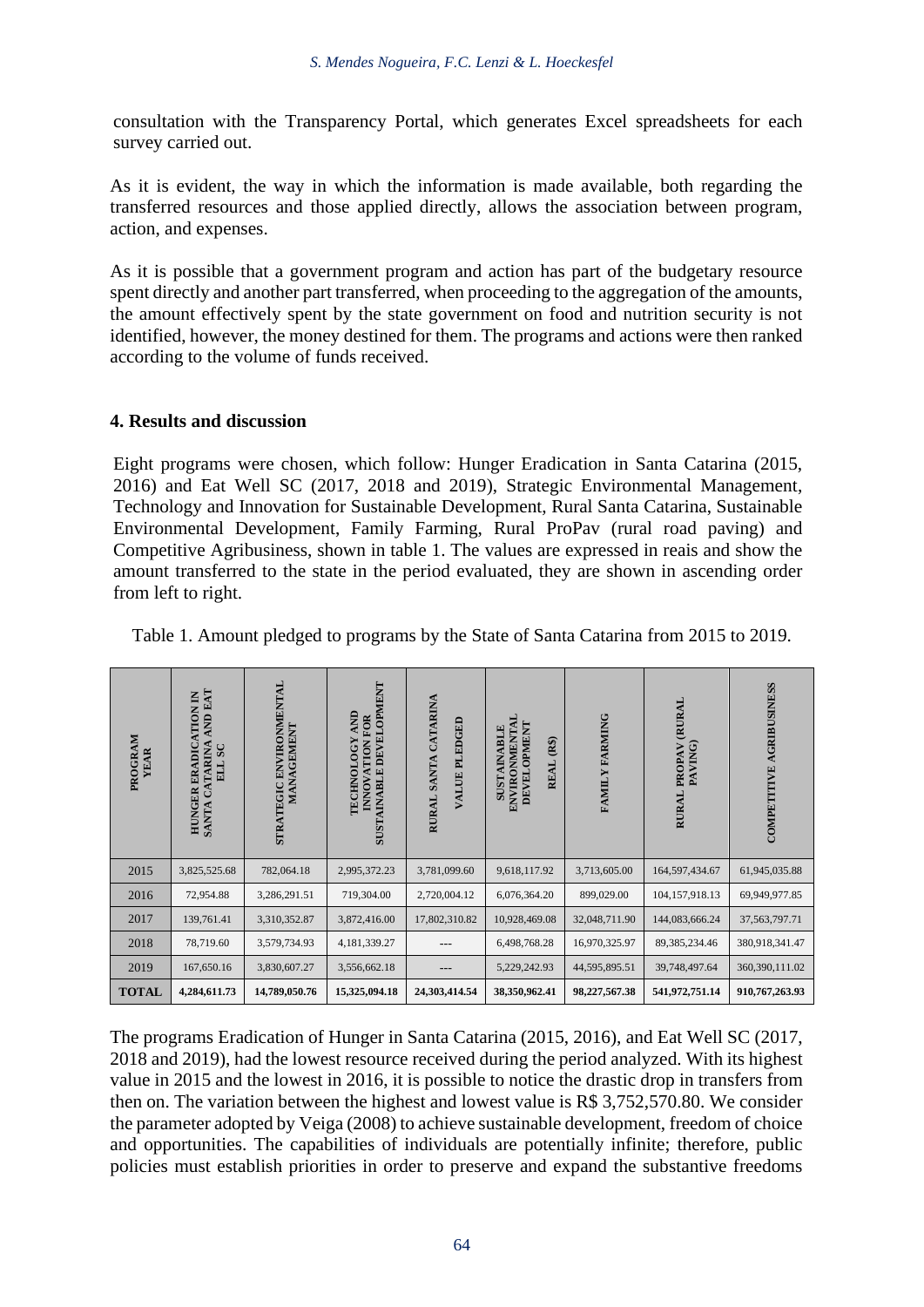benefitted from (Veiga, 2005). For that, the Public Administration must be "preventive, cautious and effective (not just efficient)" (Freitas, 2015). The programs do not maintain an average pledged value, the great variation points to it as a small opportunity to choose food purchases for citizens who receive aid, but it does not represent a preventive, precautionary and effective purpose for the problem of food security.

The second program, in the order of values, is Strategic Environmental Management, which, compared to the first, has a transfer investment. The best value was in 2015, and as of 2016 its transfer increased gradually, being the highest in 2019. In the last four years, the transfer remained at an average of R \$ 3,501,746.65, the difference between the highest and lowest value is R\$ 3,048,543.09. When dealing with the environmental dimension, the compromise of biodiversity, causes severe impoverishment of the well-being of the population, as "there cannot be quality of life and longevity in a degraded environment" (Freitas, 2012, p. 65). What creates the duty for the government to take care of the environment in all its administrative acts, public policies and administrative acts must balance the sustainability criteria with costs and benefits, as there must be a rational and consistent motivation for the chosen option; from then on, there would be a line with the confrontation, preferably preventive, of the damages caused by the lack of priority in the allocation of scarce resources (Freitas, 2005). What validates the importance and necessity of the program, the gradual increase in the amount pledged in recent years indicates the improvement of state investment in advances in environmental management.

The third program, Technology and Innovation for Sustainable Development, had its lowest amount pledged in 2016 and the highest in 2018. The difference between the highest and lowest amount is R\$ 3,462,035.27. The importance of sustainability in administrative contracts is constituted as a form of intervention of benefits, inducing patterns of production and consumption compatible with lasting development (Freitas, 2013). Sustainability is a constitutional principle and, as such, it is indispensable for public policies; here, it should be noted that sustainable development is, like that one, long lasting and multidimensional: social, environmental, economic, ethical and legal-political (Freitas, 2015). Thus, the public administrator must pass more advantageous proposals that are in accordance with sustainable policies. However, administrative acts must balance sustainability criteria with costs and benefits, as there must be consistent motivation for the option chosen (Freitas, 2015). Only with the incorporation of sustainability criteria will the government obtain advantages that truly serve the public interest (Freitas, 2012), therefore, the relevance of the program, which maintained a not too high average value of commitment compared to those analyzed.

Santa Catarina Rural, is the fourth, and had its highest value in 2017, since then, there is no pledged amount passed on to the program. The difference between the highest and lowest value is R\$15,082,306.70. Despite the cut in the amount pledged, the Family Farming program, aimed at family farming, obtained an increasing pass-through, as it will be discussed below.

The fifth, Sustainable Environmental Development, had its lowest transfer in 2019 and highest in 2017, the difference in value between them is R\$ 5,699,226.15. There is a drop in investment in recent years and added to the Strategic Environmental Management and Technology and Innovation for Sustainable Development programs, both aimed at sustainable management, represent the amount of R\$ 68,465,107.35. This transfer is equivalent to R\$ 842,302,156.58 less than the program with the highest amount transferred in the evaluated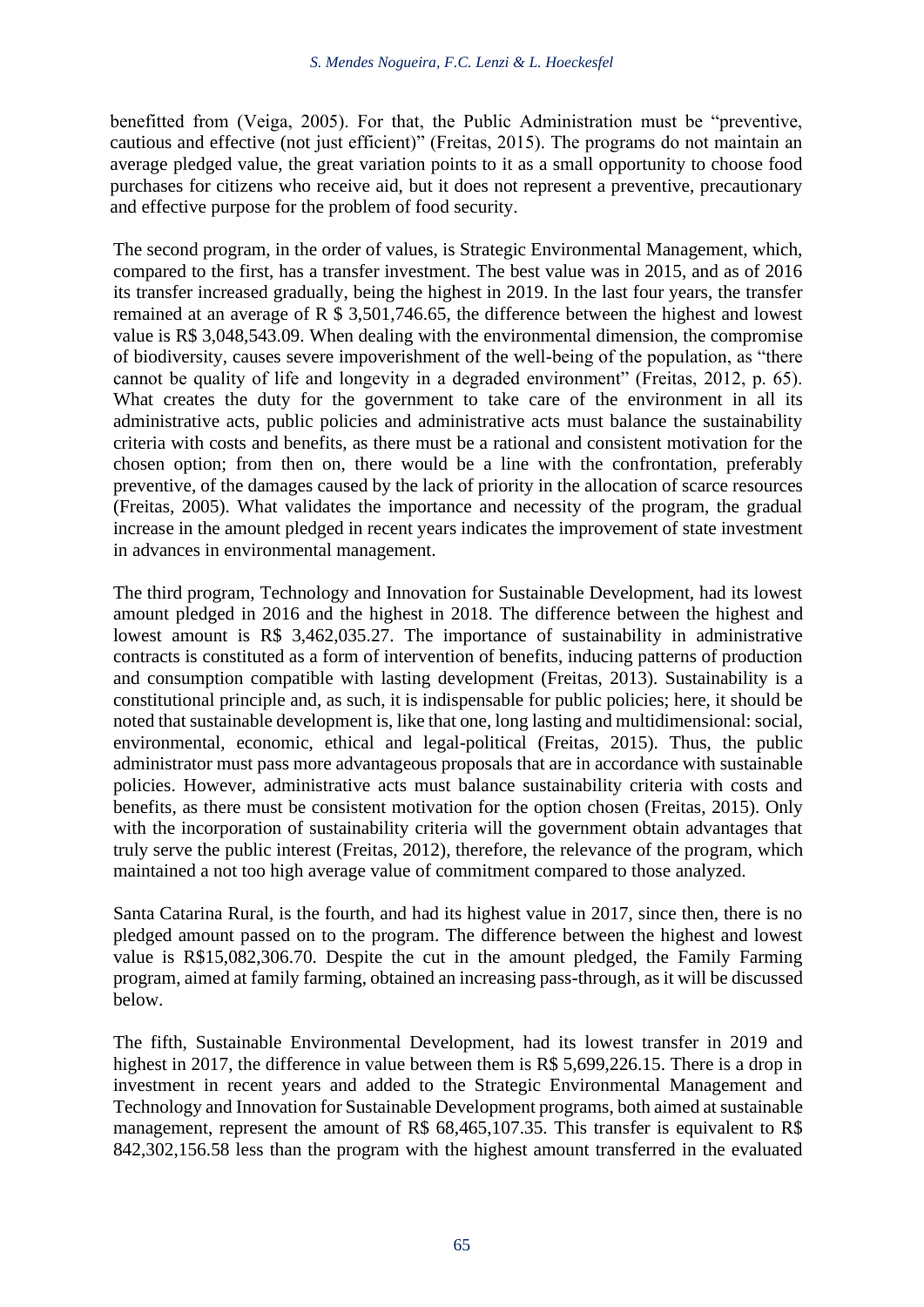period. Which points to the weak investment in sustainable development in the value pledged by the State of Santa Catarina.

Family Farming is the sixth program, the lowest transfer was in 2016 and the largest in 2019. The difference between the highest and lowest amount is R\$ 43,696,866.51. By inserting in public policies, criteria that give preference or incentives to family farmers or to regional producers and traders, it is a way to meet social and territorial distribution criteria, since such measures could contribute to the minimization of the rural exodus (Veiga, 2015). Despite the emphasis on investment in family farming, in addition to the Santa Catarina Rural program, the state invested R\$ 122,530,981.92 in this segment, a low value, as measured by the programs evaluated.

ProPav Rural (rural paving), is the second program with the largest distribution of funds, 2015 with the highest value and 2019 with the lowest. The difference between the highest and lowest value is R\$ 124,848,937.03. Despite the drop in recent years, there is a high investment. The lowest amount invested is R\$ 35,922,971.96 more than the highest amount transferred to the Eradication of Hunger in Santa Catarina (2015). Competitive Agribusiness is the program, among those analyzed, that had the largest amount distributed to the state, 2018 was the biggest transfer and 2017 the lowest. The difference between the highest and lowest value is R\$ 343,354,543.76. There has been great growth in transfers to the program in the past two years. What reinforces the data from the reports of the Central Bank of Brazil (2010), pointing to more than 80% of the resources available via credits for family farmers went to crops for export, such as soybeans, corn and the purchase of machinery and equipment. These data reveal that the majority of family farmers have remained in search of credit and continue to deplete the natural resources of their land, with greater debts each year.

| ACTION<br><b>YEAR</b> | $\mathbf{R}\mathbf{Y}$<br><b>RURAI</b><br><b>DEVELOPMENT</b><br><b>FISSHERS</b><br>$\mathbf{c}$<br><b>EMENT</b><br><b>CTIONS</b><br><b>SUPPORT</b><br>Ę<br>Ξ<br><b>HELIS</b> | PRODUCTIVE<br>$\ddot{\bm{\theta}}$<br><b>QNV</b><br><b>NGEMENTS</b><br><b>NOIT</b><br>TURING<br><b>ORGANIZ</b><br><b>STRUC</b><br>LOCAL<br><b>ARR</b> | <b>AREA</b><br>URE<br>AGRICULT<br>THE<br><b>ATIONS IN</b><br>$\ddot{\bf{5}}$ | STORAGE,<br>WATER IN<br>PLEDGED AMOUNT REAL (R\$)<br><b>TURE</b><br>STORA<br>GRICUL<br><b>USE OF</b><br>TURE<br>P,<br><b>AND</b> | PROMOTION OF<br><b>AGRICULTURE</b><br>ACTIVITY | 5<br><b>MEALS</b><br>DISTRIBUTION<br><b>TOOHOO</b> | <b>SCHOOL MEALS</b> |
|-----------------------|------------------------------------------------------------------------------------------------------------------------------------------------------------------------------|-------------------------------------------------------------------------------------------------------------------------------------------------------|------------------------------------------------------------------------------|----------------------------------------------------------------------------------------------------------------------------------|------------------------------------------------|----------------------------------------------------|---------------------|
| 2015                  | $- - -$                                                                                                                                                                      | 1,367,807.95                                                                                                                                          | 3,976,827.43                                                                 | $---$                                                                                                                            | ---                                            | 118,824,753.72                                     | $- - -$             |
| 2016                  | 28,650.00                                                                                                                                                                    | $- - -$                                                                                                                                               | ---                                                                          | $- - -$                                                                                                                          | ---                                            | ---                                                | 143,981,143.22      |
| 2017                  | $---$                                                                                                                                                                        | ---                                                                                                                                                   | ---                                                                          | 9,687,641.45                                                                                                                     | 23,293,592.24                                  | ---                                                | 170,236,354.33      |
| 2018                  | $- - -$                                                                                                                                                                      | $---$                                                                                                                                                 | $- - -$                                                                      | 3,844,436.85                                                                                                                     | 14,676,621.53                                  | $---$                                              | 154,917,437.97      |
| 2019                  | $---$                                                                                                                                                                        | ---                                                                                                                                                   | ---                                                                          | 119,934.00                                                                                                                       | 40,469,993.16                                  | ---                                                | 153,562,097.87      |
| <b>Total</b>          | 28,650.00                                                                                                                                                                    | 1,367,807.95                                                                                                                                          | 3,976,827.43                                                                 | 13,652,012.30                                                                                                                    | 78,440,206.93                                  | 118,824,753.72                                     | 622,697,033.39      |

Table 2. Amount pledged in shares by the State of Santa Catarina from 2015 to 2019.

The early actions selected were eight, but the Special Food Card (2015) action had no pledged value and was replaced by the Professional training action (2019). Thus, the seven actions evaluated are: (i) supplementary actions to support rural and fishing development, (ii) structuring and organization of local productive arrangements, (iii) actions in the area of agriculture, (iv) capture, storage and use of water in agriculture, (v) promotion of agricultural activity, (vi) distribution of school meals and (vii) school meals. Represented in table 2, the values are shown in reais and show the amount transferred to the state in the period evaluated, they are in ascending order from left to right.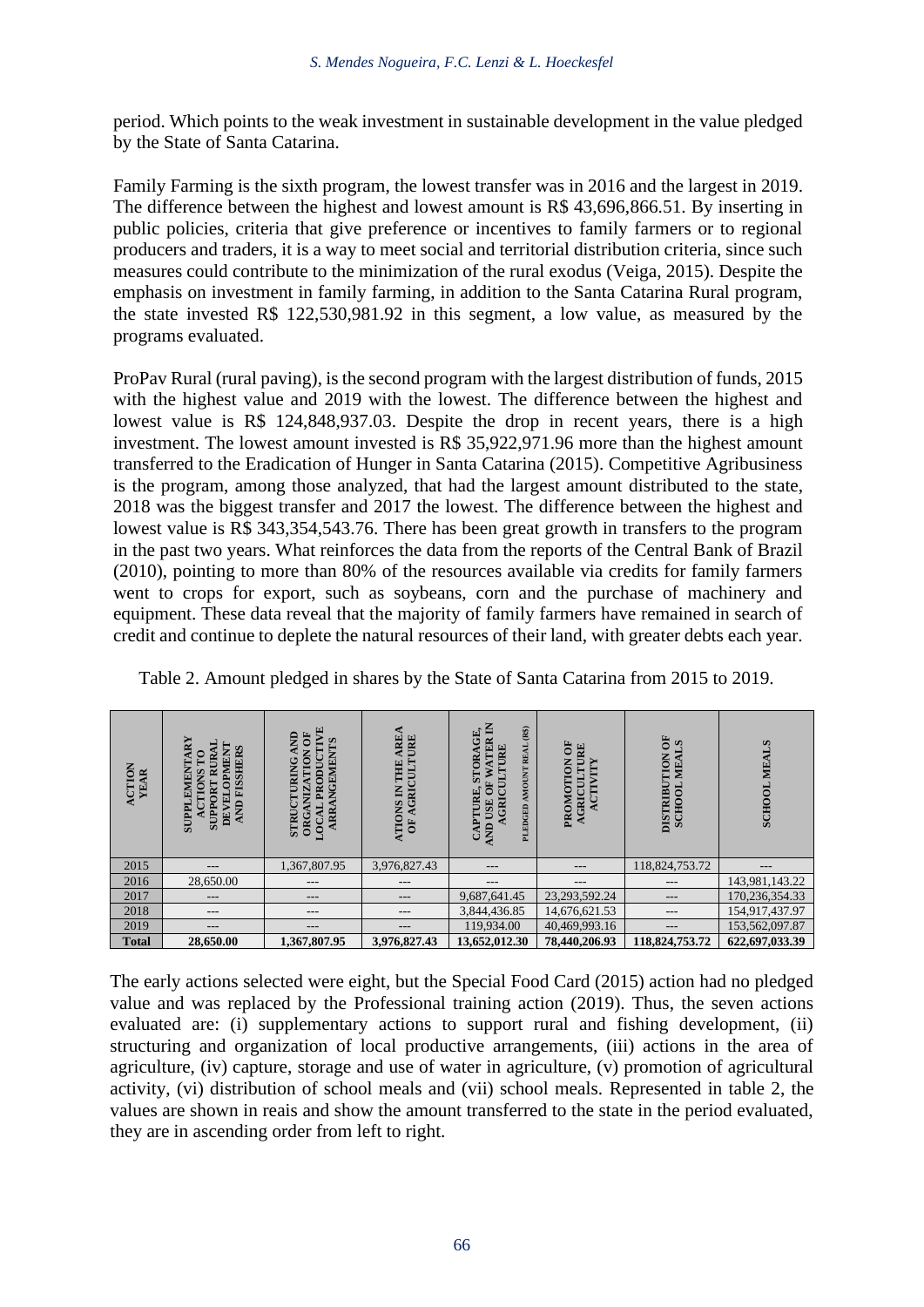The shares with the lowest transfer value are supplementary actions to support rural and fisheries development, they had a low amount pledged only in 2016. The second lowest amount transferred was for structuring and organizing local productive arrangements, with a low value pledged only to the year 2015. Actions in the area of agriculture had the third smallest transfer, only in 2015. The value of the three shares added up is R\$ 617,323,748.01, the lowest of the action with the highest amount pledged during the evaluated period. It is clear, then, the lack of investment in the state in actions that preside and encourage rural agriculture, entrepreneurship and management for them during these years. Another point is that, since 2016, these actions have not received any pledged amount, but there has been greater investment by the state in this regard, in the action to promote agricultural activity, which in the evaluated period, had the third largest amount pledged, which were from the years 2017 to 2019. The action to promote agricultural activity received an amount of R  $$ 73,066,921.55$  more than the supplementary actions to support rural and fisheries development, structuring and organization of local productive arrangements and actions in the area of agriculture combined. However, compared to the highest amount pledged during the period, it still remains low. In this sense, Morgan (2006) points to the neglect of conventional cost / benefit analyzes that have difficulties in quantifying the benefits of good nutrition and healthy habits, many of which occur in the long run. Emphasizes the issue of the cost of a lifetime to public coffers, which, according to the author, would be one of the most important ingredients in the recipe for sustainable food chains. Investing in "good" foods, considered here as healthy and adequate from an environmental and cultural point of view to the detriment of industrialized ones, would be the most economical way to invest in health.

The action of capturing, storing and using water in agriculture had the fourth largest amount pledged during the period evaluated, with transfers from the years 2017 to 2019. In this perspective, a law that should be highlighted is Law 12,187/09, which instituted the National Policy on Climate Change (PNMC), which, in its article 6, XII, provides that bids must adopt criteria of preference for products that generate less emission in the production process, more energy and water savings, and less waste generation (Brazil, 2009).

The state of Santa Catarina made significant investments in the area during the period evaluated, in addition, Decree No. 7,746/2012 was issued, which regulates the sustainability guidelines within the scope of the Federal Public Administration. They are: I - less impact on natural resources such as flora, fauna, air, soil and water; II - preference for materials, technologies and raw materials of local origin; III - greater efficiency in the use of natural resources such as water and energy; IV - greater generation of jobs, preferably with local labor; V - longer useful life and lower maintenance cost of the asset and the work; VI - use of innovations that reduce pressure on natural resources; and VII - environmentally regular origin of natural resources used in goods, services and works (Brazil, 2012).

Along the same lines, in 2015, Decree 8,538 was issued, which aims to regulate the different forms of favored, differentiated, and simplified treatment for family farmers, rural producers, micro-companies, small businesses, individual micro-entrepreneurs and cooperative consumer societies in public procurement. goods, services and works within the scope of the Federal Public Administration. According to article 1, this decree has as main objectives: "I - to promote economic and social development at the local and regional level; II - increase the efficiency of public policies; and III - encourage technological innovation" (Brazil, 2015).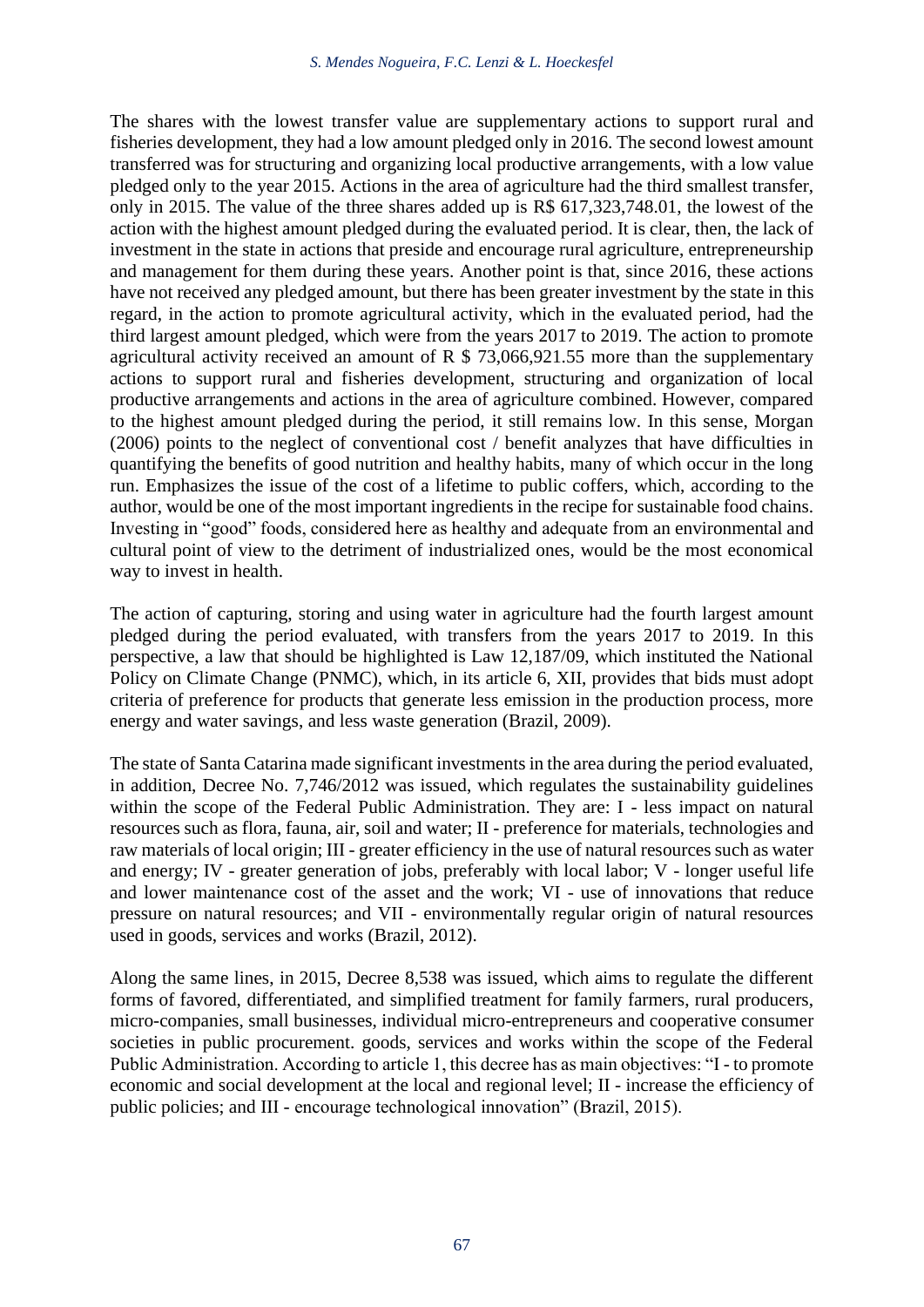The actions, Distribution of school meals (2015) and School meals (2016 to 2019), had the highest amounts pledged during the entire period evaluated, totaling R\$ 741,521,787.11. In this regard, the State, through its programs, actions and policies, among which those referring to the food consumption of populations, such as school meals, has the power to influence consumption practices and choices, shaping the agri-food system and the population health. If you consider that the target audience is children (schoolchildren), who generally do not have the power to make decisions and are influenced by their consumption choices, the importance of this control should be emphasized, mainly because habits, behaviors and preferences acquired in childhood would shape, in part, those that would be more easily maintained until adulthood, creating patterns that would become resistant to change (Triches, 2014).

On the other hand, in the study by Morgan and Sonnino (2007) on school feeding programs in Italy and the United Kingdom, the authors highlight that in both places the School Food Service was being used to "empower the consumer" through the use of educational programs, in which the message of the classes had effects in the canteen. Choices were restricted in order to help promote adequate eating patterns by relating them to the consumption of food from the local culture. The rationale of this approach, the authors point out, is that informed choices presuppose some knowledge of what are the appropriate diets that need to be acquired and, therefore, it is necessary to acquire the ability to exercise that choice. Thus, the process of nutritional education would not only be a conventional injunction but would constitute a learning experience about local production and the appreciation of cultural diversity in food. Consumers with discernment for this type of demand are the most important factor in creating and maintaining adequate eating habits for the body and the environment (Morgan, Sonnino, 2017).

Food systems today are not suitable for this purpose; fundamental transformation is needed; social and ecological priorities must be at the heart of food systems. Bold new "smart policies" are needed to redesign food systems, business strategies and consumer decisions. Policies can carefully direct the power of these choices, and can strengthen integrated efforts in infrastructure, economic policy, financial markets and other areas. The proposed policies are described in the following sections (World Economic Forum, 2017).

# **4.1. Assess and integrate the true costs of food systems**

Integrating health care costs and national capital loss considerations into food-focused decision making in national budgets, planning and policies would strengthen collaboration in traditional silos. Examples include the integration of nutrition into educational systems and the prioritization of prevention in health policy, linked to the choice of food.

Thus, despite the great value of the state pledged to the actions, Distribution of school meals (2015) and School meals (2016 to 2019), within the evaluated period, there are no food education jobs that teach and encourage students to cook or learn how they should eat. The objective of educational programs would be to promote knowledge to consumers by making them aware of what they are consuming, as well as to create a commitment to food with taste and characteristics produced locally.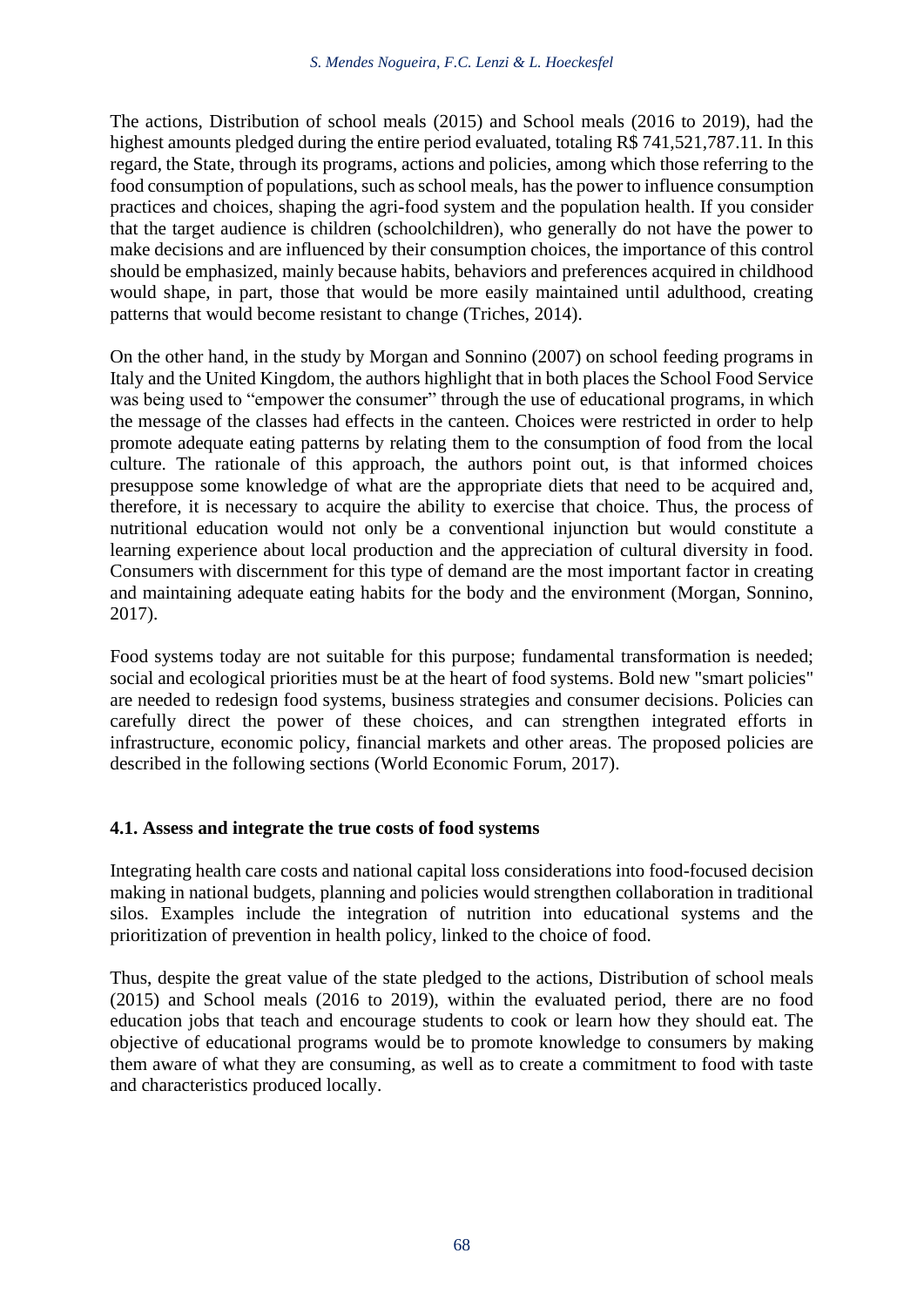# **4.2. Adopt a "government-wide" approach to designing food, agricultural and environmental policies to enable healthier diets**

Several policies could be redesigned to strengthen health and nutrition. For example, public subsidies can be redirected towards highly nutritious crops, lowering the price of nutritious food. In addition, social marketing campaigns can promote diversity and prioritize nutrient-rich foods. Practical environmental policies can encourage better sustainable production performance on the market, testing and scaling strategies that reward smart climate change approaches and actors. Public funds can better leverage private investment for these purposes. There is no specific program or action to design food, agricultural and environmental policies, to allow healthier diets, during the periods evaluated. But actions, supplementary actions to support rural and fishing development (2016), structuring and organization of local productive arrangements (2016), actions in the area of agriculture (2016) and promotion of agricultural activity (2017 to 2019), help in practices that can encourage better sustainable production performance in the state market. Despite the pledged value, the actions are still specific in agriculture and not in the food system.

### **4.3. Create a favorable environment for technologies designed for inclusion and oriented towards challenges in food systems**

For existing innovations, policies can support large-scale accessibility. For technologies selected from the Fourth Industrial Revolution<sup>5</sup>, participatory processes between regulators and innovators will be critical to shaping a future that puts people and technological tools first at the service of their needs. Continuous public investment and in consultancy services will be critical to allow the acceptance of appropriate technologies adapted to the specific needs of actors in contexts of different food systems.

The action, Collection, storage and use of water in agriculture (2017 to 2019), and the programs, Santa Catarina Rural (2015 to 2017) and Family Farming, are the ones that would most provide incentives for new sustainable technologies to food producers in the State. Despite the value, these policies do not create a better food system.

# **4.4. Address structural inequality and meet basic needs**

There are populations left behind in the evolution of food systems, and social programs can complement government safety nets to protect the most vulnerable.

The programs, Hunger Eradication in Santa Catarina and Eat Well SC, act in this sense and are the programs with the lowest pledged amount within the evaluated period. This weakens the security and protection of the most needy and vulnerable population.

<sup>5</sup> Fourth Industrial Revolution is an expression that encompasses some technologies for automation and data exchange and uses concepts of cyber-physical systems, Internet of Things and Cloud Computing. Industry 4.0 facilitates the vision and execution of "Intelligent Factories" with its modular structures, cyber-physical systems monitor physical processes, create a virtual copy of the physical world, and make decentralized decisions. With the Internet of Things, cyber-physical systems communicate and cooperate with each other and with humans in real time, and through cloud computing, both internal and intra-organizational services are offered and used by participants in the value chain. Source: encurtador.com.br/hpzT0.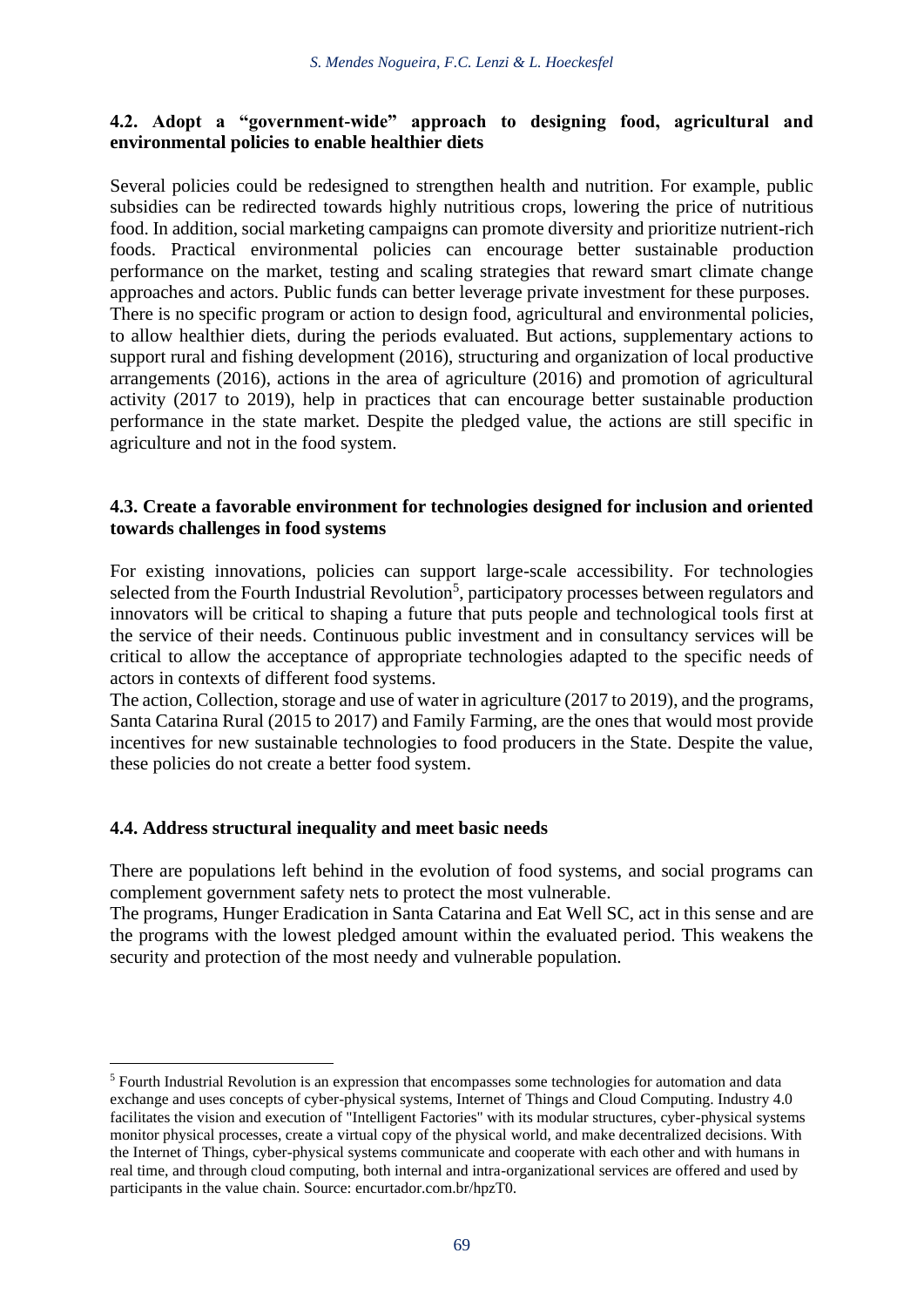### **4.5. Influence new food standards and aspirations**

Consumer choices will be shaped by a trio of markets, policies and social influences. For the latter, institutions and social actors can promote a new type of food that supports personal and planet health. Traditional and social media, including influential culture, could reshape perceptions of which foods are pleasant and desirable, and can create taboos in behaviors such as food waste.

There is no spread of influences, incentives, at school, business or social levels, within the programs and actions evaluated.

### **4.6. Raise the needs of future generations**

The institutions' social role is fundamental to defend climate change, ecological services, protect and offer technical assistance. These agents can also ensure that the needs of the poorest populations are among the priorities for future technological development.

The programs, Strategic Environmental Management, Technology and Innovation for Sustainable Development and Sustainable Environmental Development, are the policies that foster sustainable development, evaluated during the period. The programs received pledged amounts every year, but they are not within the largest transfers.

The programs, ProPav Rural (paving rural roads) and Competitive Agribusiness, are not suitable for policies that aim to create a new food system, but they were the programs with the highest pass-through values during the evaluated period. This indicates a certain freezing state in stimulating new, more sustainable and effective chains.

#### **5. Conclusions**

In Brazil, the evaluation of social policies and programs gained strength after the redemocratization process, with the main focus being the final results of public interventions, but although the analysis of the final results of SAN programs is important, this seems insufficient to guide the conducting policy, reviewing strategies and correcting problems.

Despite the consolidation of theoretical and legal frameworks, the challenge of implementing a SAN Public Policy is very broad, as in addition to the economic interests inherent in a policy that aims to ensure social well-being above the needs of capital accumulation, the perspective instituting an intersectoral system is still a challenge.

In order to develop new food systems, a necessary discontinuity of the existing structure is understood, and the shortening of the supply chain is pointed out as a purpose to be pursued. But it is not enough to destructure production, without destructuring consumption, then, as an inherent part, the state could move this gear, feeding back the process towards the institutionalization of a new agrifood model. Thus, the article argued that changes in production and consumption models only occur since the structure can be more easily modified with the interference of the state, as a key actor in this process by its regulatory power, concluding that the state should determine which program and actions are capable of generating lower environmental impacts while producing economic and social benefits.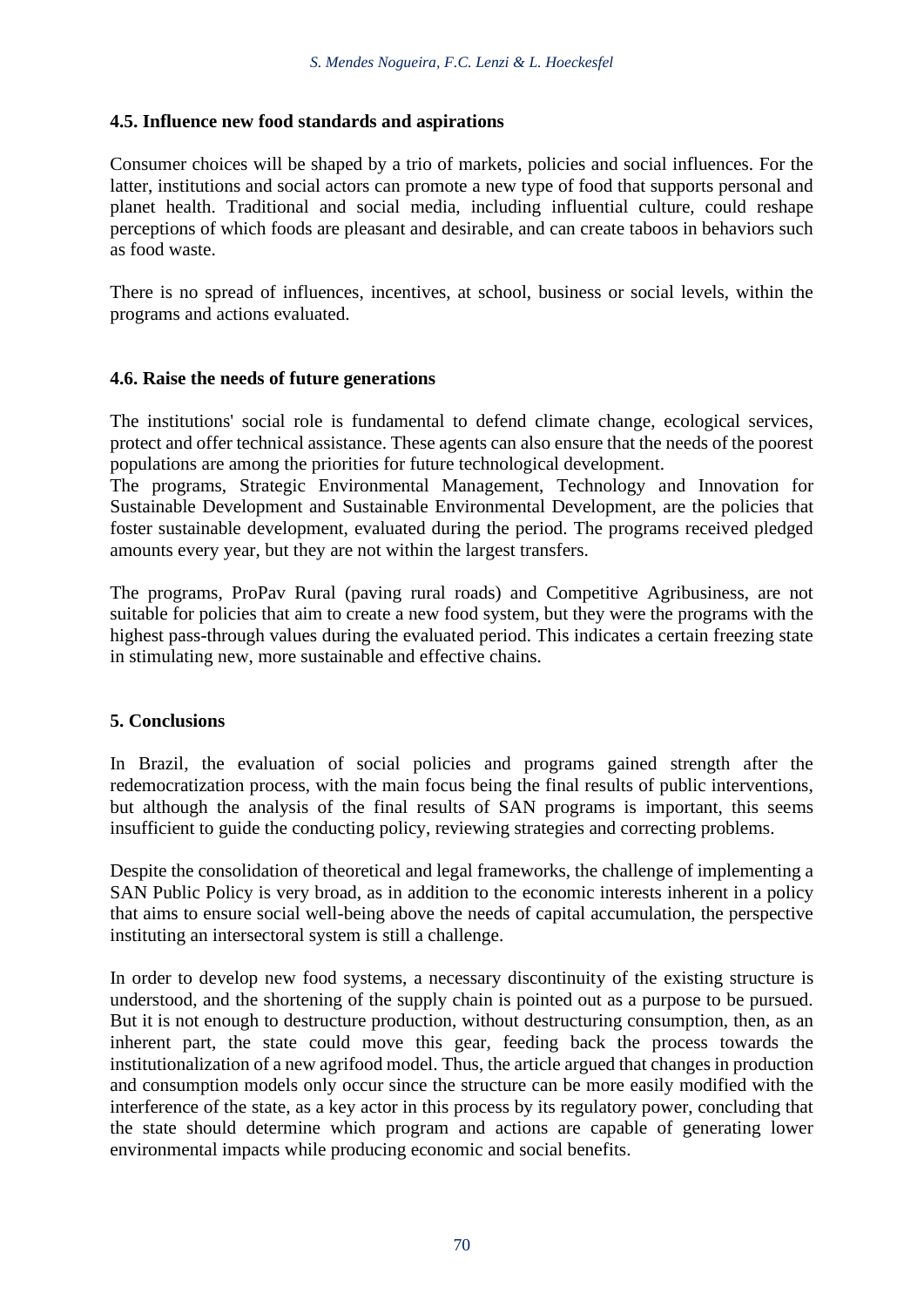Considering the school as a space for socialization and multiplication of values, the normative contexts it provides become relevant, influencing school actions and procedures, such as favoring the consumption of fresher, natural and seasonal foods and health, thus encouraging, short supply chains and more suitable forms of production from a social and environmental point of view.

The article also considers that conventional food supply chains (large-scale and long) could be replaced by local chains (small-scale and short) which, in addition to potentially improving this aspect, could also provide for the insertion of local family farmers and benefit the environment. It was also found that in the state of Santa Catarina, from 2015 to 2019, programs and actions that reformulated or modified the food system, to develop sustainable food security strategies and public policies, did not receive the highest amounts committed and this negligence makes it difficult to quantify the benefits of good nutrition and healthy habits, in addition to harming investments in health due to this prioritization of processed foods.

Thus, with these considerations, it is intended to reinforce the importance of understanding how experiences that interconnect public policies, sustainability and food security have been built in the State of Santa Catarina in order to promote local development in its multiple aspects: economic, social, cultural, environmental and health and well-being of the population.

#### **References**

- Aurélio Sobrinho, C. (2008). *Desenvolvimento sustentável: uma análise a partir do Relatório Brundtland*. [Trabajo final de máster]. Universidade Estadual Paulista. <http://hdl.handle.net/11449/88813>
- Brazil, Conselho Nacional de Segurança Alimentar e Nutricional (2012). *Sistema Nacional de Segurança Alimentar e Nutricional*. [www.encurtador.com.br/dkAEJ](http://www.encurtador.com.br/dkAEJ)
- Brazil, Controladoria Geral da União (2011). *Portal da Transparência do Governo Federal*. <www.portaldatransparencia.gov.br>
- Brazil, Instituto Nacional de Alimentação e Nutrição (1992). *Diretrizes gerais do INAN/MS para uma política nacional de alimentação e nutrição*. Ministério da Saúde, Brasil.
- Brazil, Ministério da Fazenda, Secretaria do Tesouro Nacional (2008). *Manual de despesa nacional*. Ministério da Fazenda/ Coordenação de Contabilidade Geral da Secretaria do Tesouro Nacional, Brasil.
- Brazil. (1955). *Programa Nacional de Alimentação Escolar. Decreto n° 37.106*.
- Brazil. (1964). *Art. 58 da Lei 4.320*.
- Brazil. (2006). *Lei no 11.346, de 15 de setembro de 2006. Cria o Sistema Nacional de Segurança Alimentar e Nutricional – SISAN, com vistas em assegurar o direito humano à alimentação adequada e dá outras providencias*. Diário Oficial da União. [http://www.planalto.gov.br/ccivil\\_03/\\_ato2004-](http://www.planalto.gov.br/ccivil_03/_ato2004-%202006/2006/lei/l11346.htm.) 2006/2006/lei/l11346.htm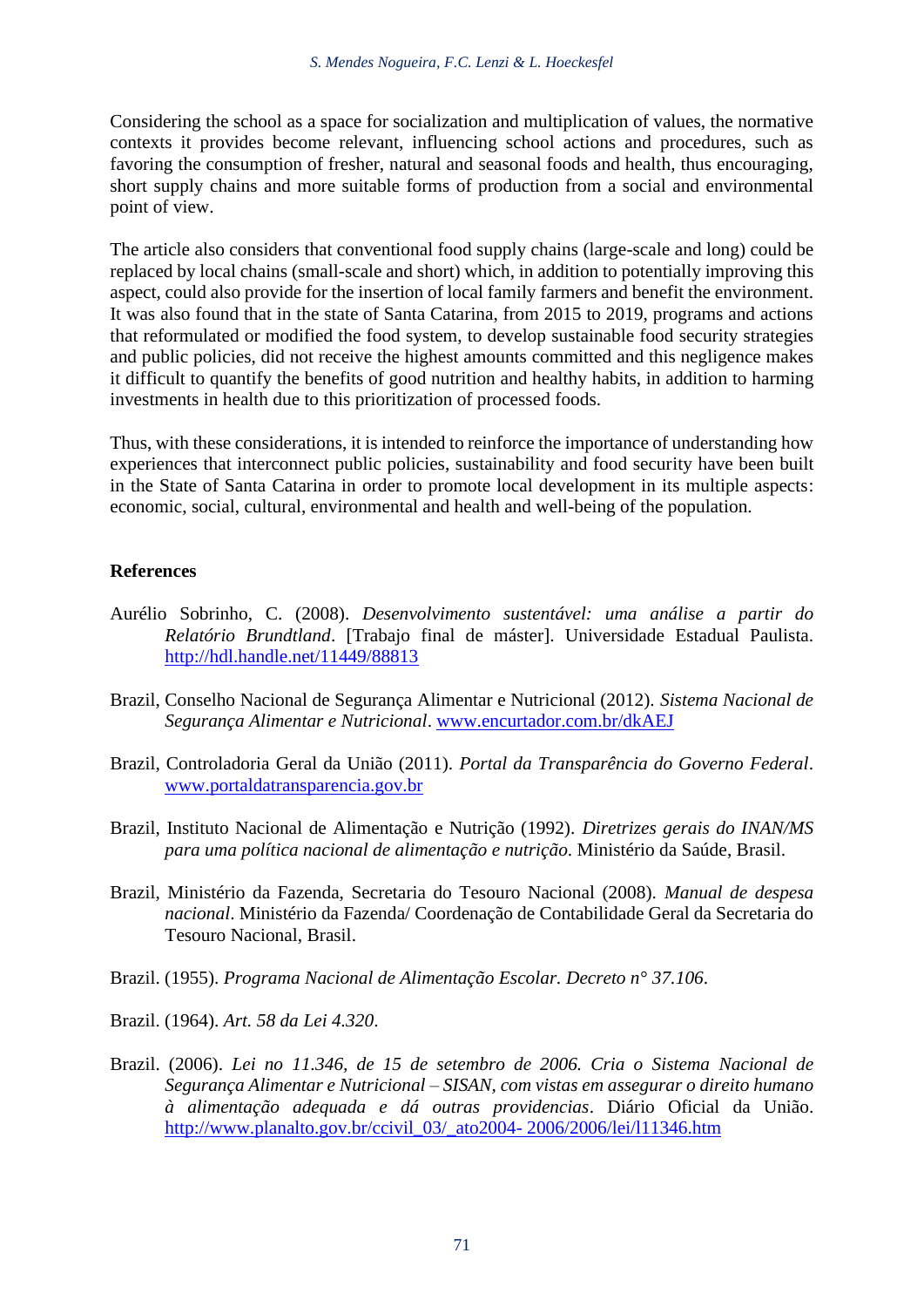Brazil. (2006). *Política Nacional da Agricultura Familiar e Empreendimentos Familiares Rurais, sancionada pela Lei nº 11.326*.

Brazil. (2009). *Lei 12.187/09*. Política Nacional sobre Mudança do Clima (PNMC), que em seu artigo 6º, XII.

- Brazil. (2009). *Política Nacional de Segurança Alimentar e Nutricional e da Agroecologia. Diretrizes de execução, alinhadas com a temática da sustentabilidade. Lei nº 11.947*.
- Brazil. (2010). *Artigo 6 da Constituição Federal. Emenda Constitucional*. [http://www.planalto.gov.br/ccivil\\_03/constituicao/emendas/emc/emc64.htm#:~:text=E](http://www.planalto.gov.br/ccivil_03/constituicao/emendas/emc/emc64.htm%23:~:text=Emenda%20Constitucional%20n%C2%BA%2064&text=Altera%20o%20art.,a%20alimenta%C3%A7%C3%A3o%20como%20direito%20social.&text=2%C2%BA%20Esta%20Emenda%20Constitucional%20entra%20em%20vigor%20na%20data%20de%20sua%20publica%C3%A7%C3%A3o) [menda%20Constitucional%20n%C2%BA%2064&text=Altera%20o%20art.,a%20alim](http://www.planalto.gov.br/ccivil_03/constituicao/emendas/emc/emc64.htm%23:~:text=Emenda%20Constitucional%20n%C2%BA%2064&text=Altera%20o%20art.,a%20alimenta%C3%A7%C3%A3o%20como%20direito%20social.&text=2%C2%BA%20Esta%20Emenda%20Constitucional%20entra%20em%20vigor%20na%20data%20de%20sua%20publica%C3%A7%C3%A3o) [enta%C3%A7%C3%A3o%20como%20direito%20social.&text=2%C2%BA%20Esta](http://www.planalto.gov.br/ccivil_03/constituicao/emendas/emc/emc64.htm%23:~:text=Emenda%20Constitucional%20n%C2%BA%2064&text=Altera%20o%20art.,a%20alimenta%C3%A7%C3%A3o%20como%20direito%20social.&text=2%C2%BA%20Esta%20Emenda%20Constitucional%20entra%20em%20vigor%20na%20data%20de%20sua%20publica%C3%A7%C3%A3o) [%20Emenda%20Constitucional%20entra%20em%20vigor%20na%20data%20de%20](http://www.planalto.gov.br/ccivil_03/constituicao/emendas/emc/emc64.htm%23:~:text=Emenda%20Constitucional%20n%C2%BA%2064&text=Altera%20o%20art.,a%20alimenta%C3%A7%C3%A3o%20como%20direito%20social.&text=2%C2%BA%20Esta%20Emenda%20Constitucional%20entra%20em%20vigor%20na%20data%20de%20sua%20publica%C3%A7%C3%A3o) [sua%20publica%C3%A7%C3%A3o](http://www.planalto.gov.br/ccivil_03/constituicao/emendas/emc/emc64.htm%23:~:text=Emenda%20Constitucional%20n%C2%BA%2064&text=Altera%20o%20art.,a%20alimenta%C3%A7%C3%A3o%20como%20direito%20social.&text=2%C2%BA%20Esta%20Emenda%20Constitucional%20entra%20em%20vigor%20na%20data%20de%20sua%20publica%C3%A7%C3%A3o)
- Brazil. (2010). *Decreto no 7.272, de 25 de agosto de 2010. Regulamenta a Lei no 11.346, de 15 de setembro de 2006*.
- Brazil. (2010). *Ministério do Desenvolvimento Social e Combate à Fome. Nota Técnica DA/SAGI/MDS nº 128/2010: Relatório da Oficina Técnica para análise da Escala Brasileira de Medida Domiciliar de Insegurança Alimentar*.
- Brazil. (2010). *Nota Técnica DA/SAGI/MDS nº 128/2010: Relatório da Oficina Técnica para análise da Escala Brasileira de Medida Domiciliar de Insegurança Alimentar*. Ministério do Desenvolvimento Social e Combate à Fome.
- Brazil. (2012). *Art. 19 da Lei nº 10.6961, de 2 de julho de 2003 e regulamentado pelo Decreto nº 7.775, de 4 de julho de 2012*.
- Brazil. (2012). *Decreto nº 7746/2012.*
- Brazil. (2012). *Política Nacional de Agroecologia e Produção Orgânica. Decreto N 7.794*. <http://www.in.gov.br/autenticidade.html>
- Brazil. (2012). *Política Nacional de Agroecologia e Produção Orgânica – PNAPO Decreto N 7.794*.<http://www.in.gov.br/autenticidade.html>
- Brazil. (2015). *Decreto nº 8.538, de 6 de outubro de 2015*.
- Castro, J. (1980). *Geografia da fome (o dilema brasileiro: pão ou aço)*. Ed. Antares Achiamé.
- Ellen Macartthur Foundation (s.f.). *The Ellen MacArthur Foundation works in Education & Training*. [https://www.ellenmacarthurfoundation.org](https://www.ellenmacarthurfoundation.org/)
- Freitas, L. (2013). *Avaliação de escolas e universidades*. Komedi.
- Freitas, J. (2015). *O controle dos atos administrativos e os princípios fundamentais*. Malheiros Editores.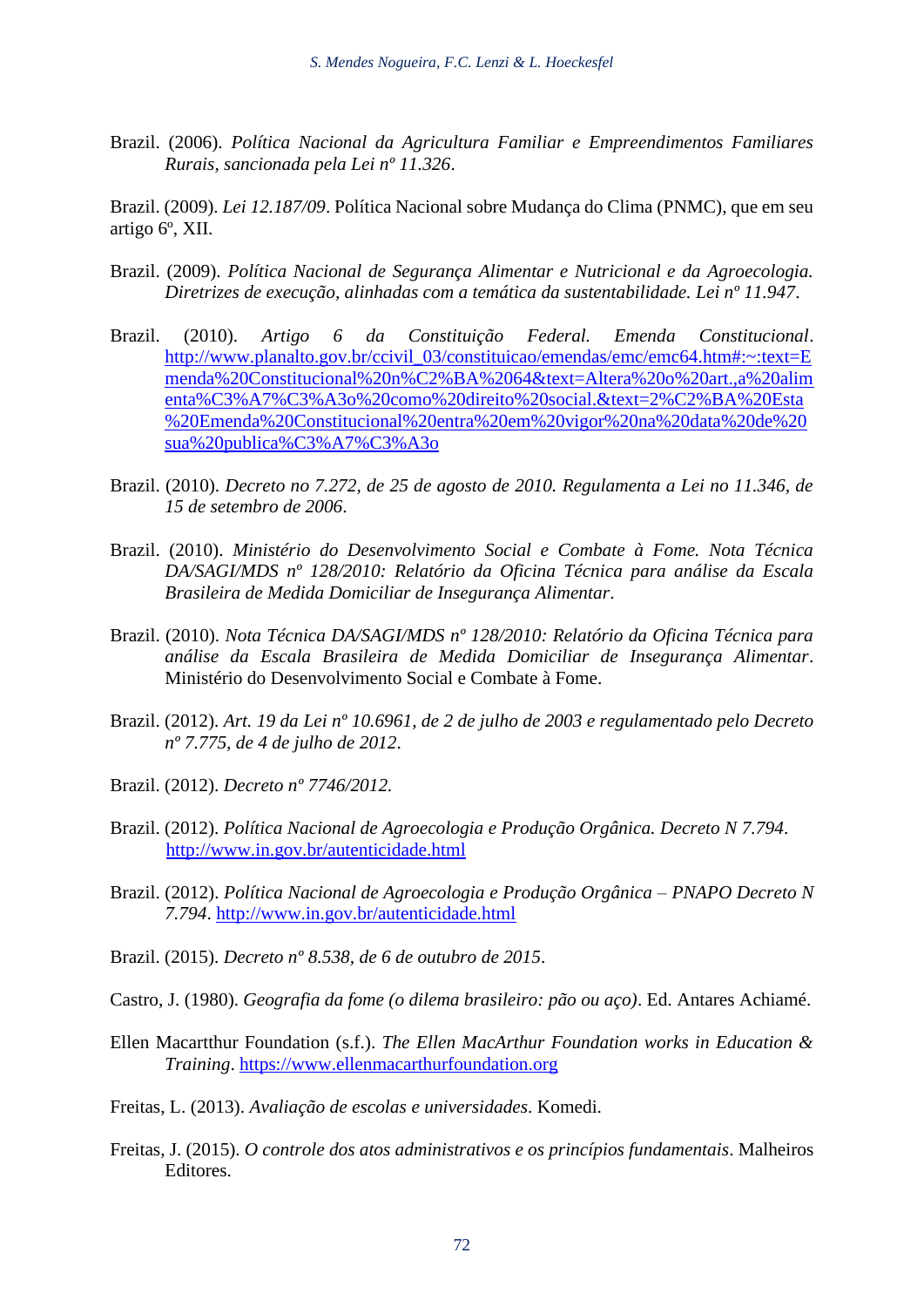- Freitas, L., & Miranda, C. (2012). *Relatório de pesquisa*. Loed, Faculdade de Educação da UNICAMP.
- IBGE. (2013). *Pesquisa Nacional por Amostra de Domicílio – Segurança Alimentar*. <https://biblioteca.ibge.gov.br/visualizacao/livros/liv91984.pdf>
- Lima, D. V., & Castro, R. G. (2003). *Public accounting*. Atlas.
- Machado, M. (2017). *Avaliação do Plano Estadual de Segurança Alimentar e Nutricional de Santa Catarina*. UFSC.
- MIT Center for Transportation & Logistics. (2019). *Supply Chain Management and Logistics*. <https://ctl.mit.edu/>
- Marzall, K. (1999). *Indicadores de sustentabilidade para agroecossistemas*. Faculdade de Agronomia da Universidade Federal do Rio Grande do Sul.
- Morgan, K., & Sonnino, R. (2010). Rethinking School Food: The Power of the Public Plate. In Worldwatch Institute, *State of the World 2010. Transforming Cultures: From Consumerism to Sustainability* (pp. 69-74). Routledge.
- Morgan, K., & Sonnino, R. (2008). *The school food revolution: public food and the challenge of sustainable development*. Earthscan publishing for a sustainable future.
- Morgan, K., & Sonnino, R. (2007). Empowering consumers: the creative procurement of school meals in Italy and the UK. *International Journal of Consumer Studies*, 31, 19-25.
- Morgan, K., & Sonnino, R. (2017). The urban foodscape: world cities and the new food Equation. Cambridge Journal of Regions, Economy and Society p. 209–224.
- Organización de las Naciones Unidas, ONU. (2011) *Relatório do Desenvolvimento Humano.* [http://hdr.undp.org/sites/default/files/hdr\\_2011\\_pt\\_summary.pdf](http://hdr.undp.org/sites/default/files/hdr_2011_pt_summary.pdf)
- Organización de las Naciones Unidas para la Alimentación y la Agricultura, FAO. (2019). *El Estado de la Seguridad Alimentaria y la Nutrición en el Mundo*. FAO. <http://www.fao.org/publications/sofi/2020/es/>
- Organización de las Naciones Unidas para la Alimentación y la Agricultura, FAO. (2020). *Losses and food waste in Latin America and the Caribbean*. FAO. <http://www.fao.org/americas/noticias/ver/pt/c/239394/>
- Ruesga Navarro, A. (2002). *Caracterización de la agricultura sostenible. La Práctica de la Agricultura y Ganadería Ecológicas*. Comité Andaluz de Agricultura Ecológica.
- Sartori, S., Latronico, F., & Campos, L. P. (2014). Sustentabilidade e desenvolvimento sustentável: uma taxonomia no campo da literatura. *Ambiente & sociedade*, 17, 1-22.
- Singer, P. (2002). Ética Prática. In I. P. A. Veiga (org.), *Projeto político-pedagógico da escola: uma construção possível* (p. 192). Papirus.